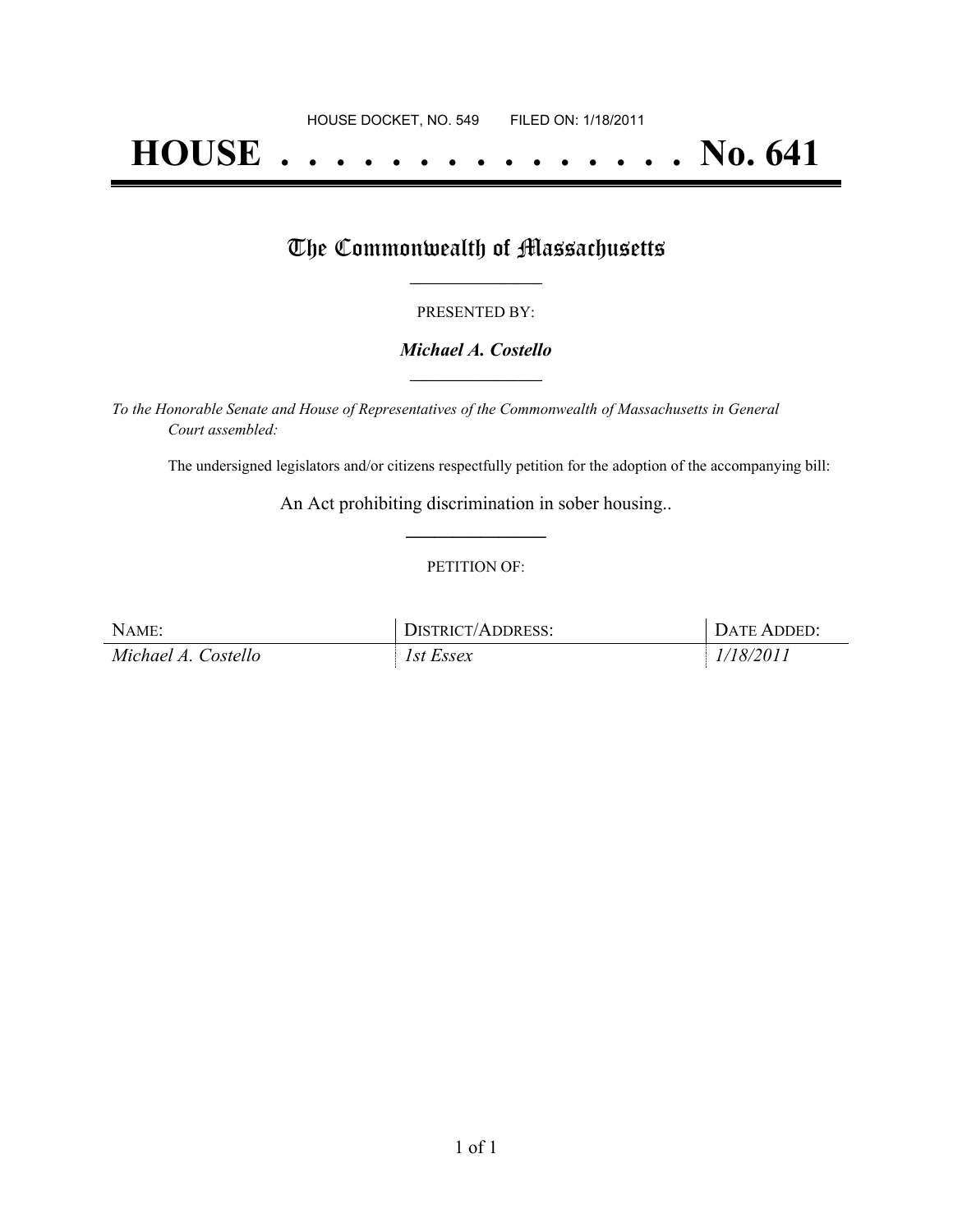# **HOUSE . . . . . . . . . . . . . . . No. 641**

By Mr. Costello of Newburyport, a petition (accompanied by bill, House, No. 641) of Michael A. Costello relative to automatic sprinkler systems in sober houses for recovering substance abusers. Public Safety and Homeland Security.

### [SIMILAR MATTER FILED IN PREVIOUS SESSION SEE HOUSE, NO. *2206* OF 2009-2010.]

### The Commonwealth of Massachusetts

**\_\_\_\_\_\_\_\_\_\_\_\_\_\_\_ In the Year Two Thousand Eleven \_\_\_\_\_\_\_\_\_\_\_\_\_\_\_**

An Act prohibiting discrimination in sober housing..

Be it enacted by the Senate and House of Representatives in General Court assembled, and by the authority *of the same, as follows:*

| $\mathbf{1}$   | SECTION 1. Chapter 140 of the General Laws, as appearing in the 2000 Official Edition,             |
|----------------|----------------------------------------------------------------------------------------------------|
| $\overline{2}$ | is hereby amended by striking out section 22 and inserting in place thereof the following section: |
| $\overline{3}$ | Section 22. "Lodging house", as used in sections twenty-two to thirty-one, inclusive,              |
| $\overline{4}$ | shall mean a house where lodgings are let to four or more persons not within the second degree     |
| 5              | of kindred to the person conducting it, and shall include fraternity houses and dormitories of     |
| 6              | educational institutions, but shall not include dormitories of charitable or philanthropic         |
| $\tau$         | institutions or convalescent or nursing homes licensed, or group residences licensed or regulated  |
| 8              | by agencies of the commonwealth under section seventy-one of chapter one hundred and eleven        |
| 9              | or rest homes so licensed, or homes occupied by recovering alcoholics or drug addicts, who are     |